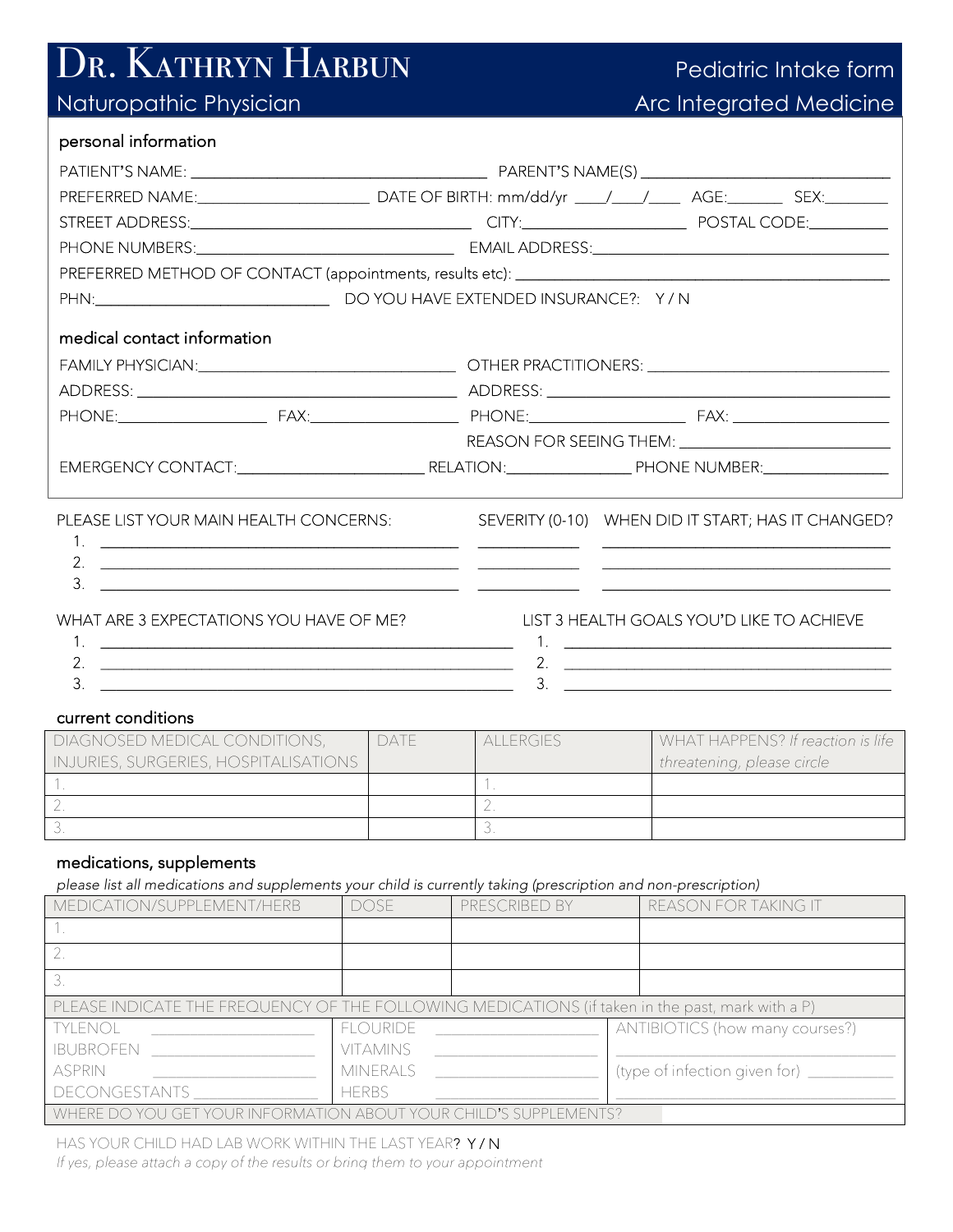#### past medical history

| CHILDHOOD ILLNESSES               |                         |
|-----------------------------------|-------------------------|
| chicken pox                       | ear infections/aches    |
| mumps                             | tonsillitis             |
| measles                           | strep throat            |
| scarlet fever                     | rheumatic fever         |
| rubella                           | mononucleosis           |
| scalded skin syndrome             | croup                   |
| fifth disease                     | whooping cough          |
| roseola                           | diptheria               |
| SYMPTOMS EXPERIENCED              |                         |
| asthma                            | fatigue                 |
| allergies                         | fever aboce 103°F       |
| anemia                            | frequent infections     |
| anxiety                           | gas                     |
| appendicitis                      | hand foot & mouth       |
| attention issues                  | headaches               |
| bed wetting                       | heart murmur            |
| birth defects                     | hyperactivity           |
| colic/bloating/cramps             | insomnia                |
| constipation                      | learning disorder       |
| cradle cap                        | mood swings             |
| cough/wheeze                      | pneumonia/bronchitis    |
| depression                        | speech disorder         |
| diarrhea                          | stuffy nose/phlegm      |
| dizziness                         | thrush                  |
| eczema                            | tobacco exposure        |
| epilepsy/seizures                 | vomiting spells         |
| other (please indicate)           |                         |
| IMMUNIZATIONS (include age given) |                         |
| Hepatitis B                       | MMR                     |
| rotavirus                         | varicella (chicken pox) |
| DTaP (dipth./tetan./pertus)       | Hepatitis A             |
| Hib (H.flu type B)                | <b>HPV</b> (Gardasil)   |
| PCV13 (pneumococcus)              | influenza               |
| polio                             | other                   |
| BIRTH HISTORY (during pregnancy)  |                         |
| age during pregnancy              | high blood pressure     |
| alcohol use                       | high stress             |
| anemia                            | medications             |
| anxiety                           | mental illness          |
| asthma                            | nausea/vomiting         |
| bleeding                          | recreational drugs      |
| cigarette smoking                 | thyroid issues          |
| eczema/psoriasis                  | trauma/injury           |
| gestational diabetes              | yeast infection/UTI     |
| other infection/illness           |                         |

WHAT IS YOUR CHILD'S DISPOSITION?

\_\_\_\_\_\_\_\_\_\_\_\_\_\_\_\_\_\_\_\_\_\_\_\_\_\_\_\_\_\_

### past medical history cont'd

CHILD'S BIRTH HISTORY

| vi 11 LD v Dii (11 LL 11 V LV L)              |  |                            |  |
|-----------------------------------------------|--|----------------------------|--|
| full term                                     |  | induced                    |  |
| premature (#weeks)                            |  | anesthesia                 |  |
| late by (# days)                              |  | labour length (hours)      |  |
| vaginal                                       |  | baby's birth weight        |  |
| C-section                                     |  | complications, or problems |  |
| forceps                                       |  | after birth:               |  |
| DEVELOPMENTAL MILESTONES (age, if applicable) |  |                            |  |
| sitting                                       |  | walking                    |  |
| crawling                                      |  | talking                    |  |

#### family history

*please indicate any conditions a family member has experienced* 

| allergies                                 | hearing loss          |  |
|-------------------------------------------|-----------------------|--|
| asthma                                    | diabetes/hypoglycemia |  |
| eczema                                    | high blood pressure   |  |
| autoimmune disease                        | heart disease         |  |
| mental illness                            | bleeding disorder     |  |
| epilepsy                                  | anemia                |  |
| ear infections                            | cancer                |  |
| other                                     |                       |  |
| <u>UU LA THC VOLLD ETHAILC HEDITA CEO</u> |                       |  |

WHAT IS YOUR ETHNIC HERITAGE?

#### lifestyle

| sleep (hrs/night)          | sleeps through the night |
|----------------------------|--------------------------|
| exercise (hrs/day)         | outside time (hrs/day)   |
| screen time (hrs/day)      | energy level (1-10)      |
| has friends                | emotional traumas        |
| dietary habits             |                          |
| breast fed (how long)      | dairy/cow's milk         |
| formula fed (how long)     | vegetables (#servings)   |
| age solid foods began      | fruits (# servings)      |
| which foods?               | refined sugar (per day)  |
| any reactions?             | processed food (per day) |
| any foods you avoid (why)? |                          |

#### living situation

| WHAT TYPE OF HOME DO YOU LIVE IN? |
|-----------------------------------|
| URBAN OR RURAL AREA?              |
| DO YOU LIVE WITH ANYONE?          |
| DO YOU HAVE ANY PETS?             |
|                                   |

#### social history

| PARENTS: MARRIED / SEPARATED                |              |  |
|---------------------------------------------|--------------|--|
| FULL TIME JOB: MOM / DAD SCHOOL (hrs/day) _ |              |  |
| $DAYCARE$ (hrs/day) $\_$                    | (days/week)_ |  |
| OTHER GUARDIANS                             |              |  |
| ANYTHING WE'VE MISSED?                      |              |  |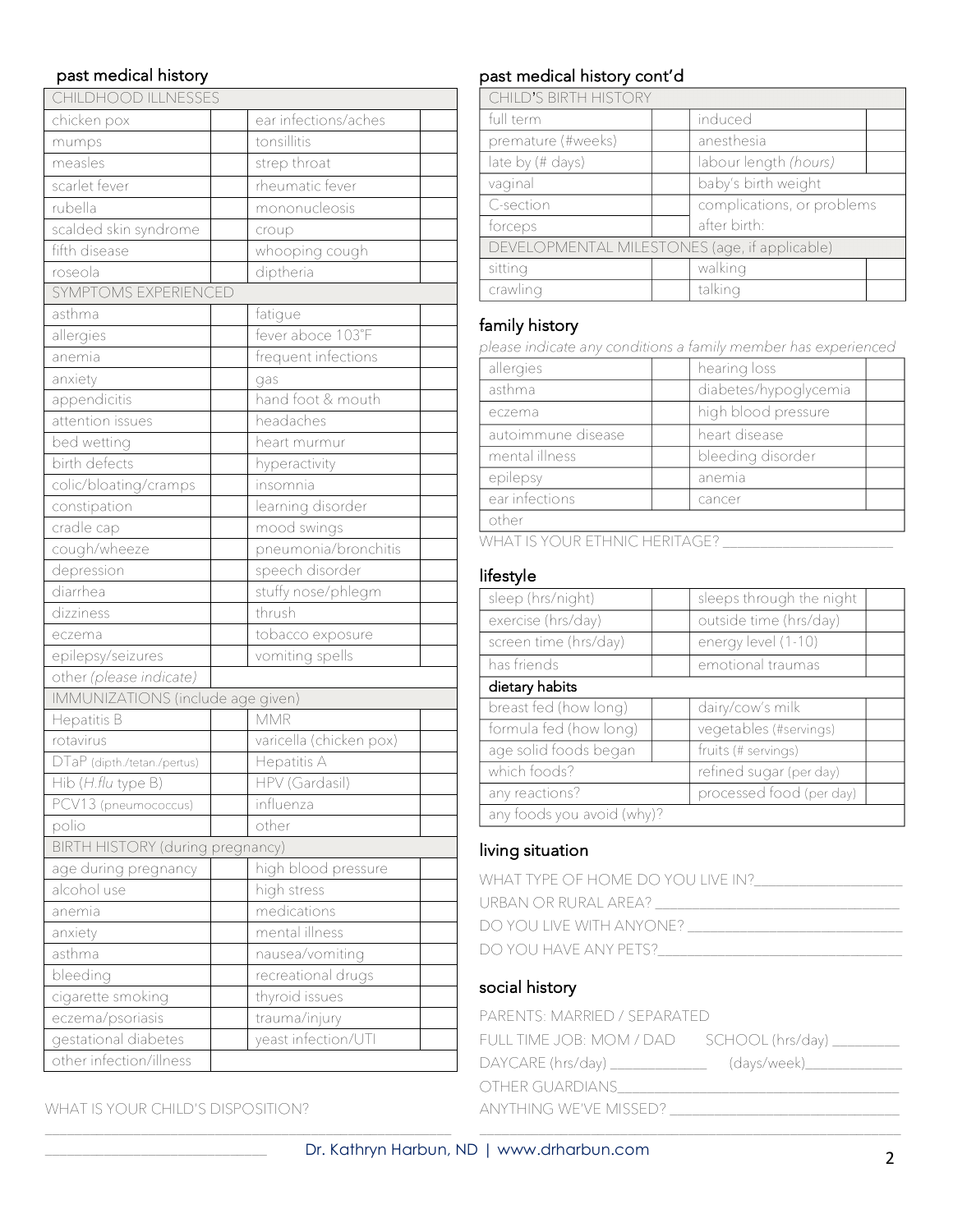#### INFORMED CONSENT TO TREATMENT TERMS & CONDITIONS

Thank you for your interest in Dr. Kathryn Harbun, ND, and Arc Integrated Medicine as your naturopathic health care provider, and guide towards living a healthier, more vibrant life.

Throughout this letter agreement the terms "you", "I", "me" and "my" shall refer to you the undersigned individual or your child (as applicable), specified at the end of this letter agreement.

#### DISCLOSURE OF QUALIFICATIONS

I understand and acknowledge that Dr. Kathryn Harbun is a fully licenses naturopathic physician who has completed both a bachelor's degree, and a four-year diploma in naturopathic medicine. She is fully licenses by the CNPBC, and holds multiple college-approved certifications for additional therapies. As a member of the college, Dr. Harbun is governed by the Health Professions Act, as are all other licensed health care professionals.

#### TREATMENTS AND TESTING

I understand that naturopathic physicians may employ a variety of testing measures and treatment options including but not limited to:

- General diagnostic procedures which may include blood work, urine and stool testing, physical exams, radiography, testing through both public and private laboratories etc)
- Intravenous therapies, which may include injecting vitamins, amino acids, antioxidants, chelating agents, etc
- Nutritional interventions including dietary advice and therapeutic nutrition
- Lifestyle recommendations and psychological counselling
- Supplement or pharmaceutical prescription: Prescribing therapeutic substances which may include plants/herbs, minerals, vitamins, animal materials or pharmaceuticals. Medicine may be suggested in various forms (teas, pills, tinctures containing alcohol, creams, washes, suppositories etc)
- Traditional Chinese medicine and acupuncture: The use of the principles of Chinese medicine to approach a treatment protocol, and the sue of acupuncture to support a comprehensive treatment plan.

No testing or treatment will be administered without my (the patient's) knowledge and consent. I also understand that not all therapies or testing will be covered by the BC medical services plan, and unless my extended insurance agrees to reimburse me for these tests/treatments I am responsible for covering the cost. I understand that naturopathic physicians are currently unable to refer for imaging studies, or to specialists in BC.

I hereby acknowledge and agree that the Treatment may lead to certain unforeseen complications, including but not limited to: aggravation of pre-existing symptoms; allergic reactions to pharmaceuticals, supplements or herbs; pain, fainting, bruising or injury from venipuncture or acupuncture; muscle strains and sprains; disc injuries from spinal manipulations. I also acknowledge that I have the right to accept or reject this medical care of my own free will and choice.

#### PATIENT EXPECTATIONS

I understand that it is very important for me to inform my naturopathic doctor of any condition I currently have and if I am taking any medication or over-the-counter drugs. If I am pregnant, suspect pregnancy or am breast-feeding, I will advise my ND immediately, as some therapies may present a risk to the baby.

I understand that I may ask questions regarding my treatment before signing this form and that I am free to withdraw my consent and to discontinue participation in these procedures at any time with proper notification. I do not expect the Naturopathic Doctor to be able to anticipate and explain all risks and complications. With this knowledge, I voluntarily consent to the above procedures, realizing that no guarantees of results have been given to me by Dr. Kathryn Harbun.

I understand that I am expected to be honest with Dr. Harbun about my health history, and what I can and cannot do as part of a treatment protocol. I agree to keep an open mind and hear/try all treatment recommendations and their reasoning before declining a therapy. I understand that if I do not adhere to treatments as recommended, they may be less effective, and therefore my results will not be as substantial. I will always do the best I can, and I understand that Dr. Harbun is available to help me with struggles along the way.

#### Dr. Kathryn Harbun, ND | www.drharbun.com